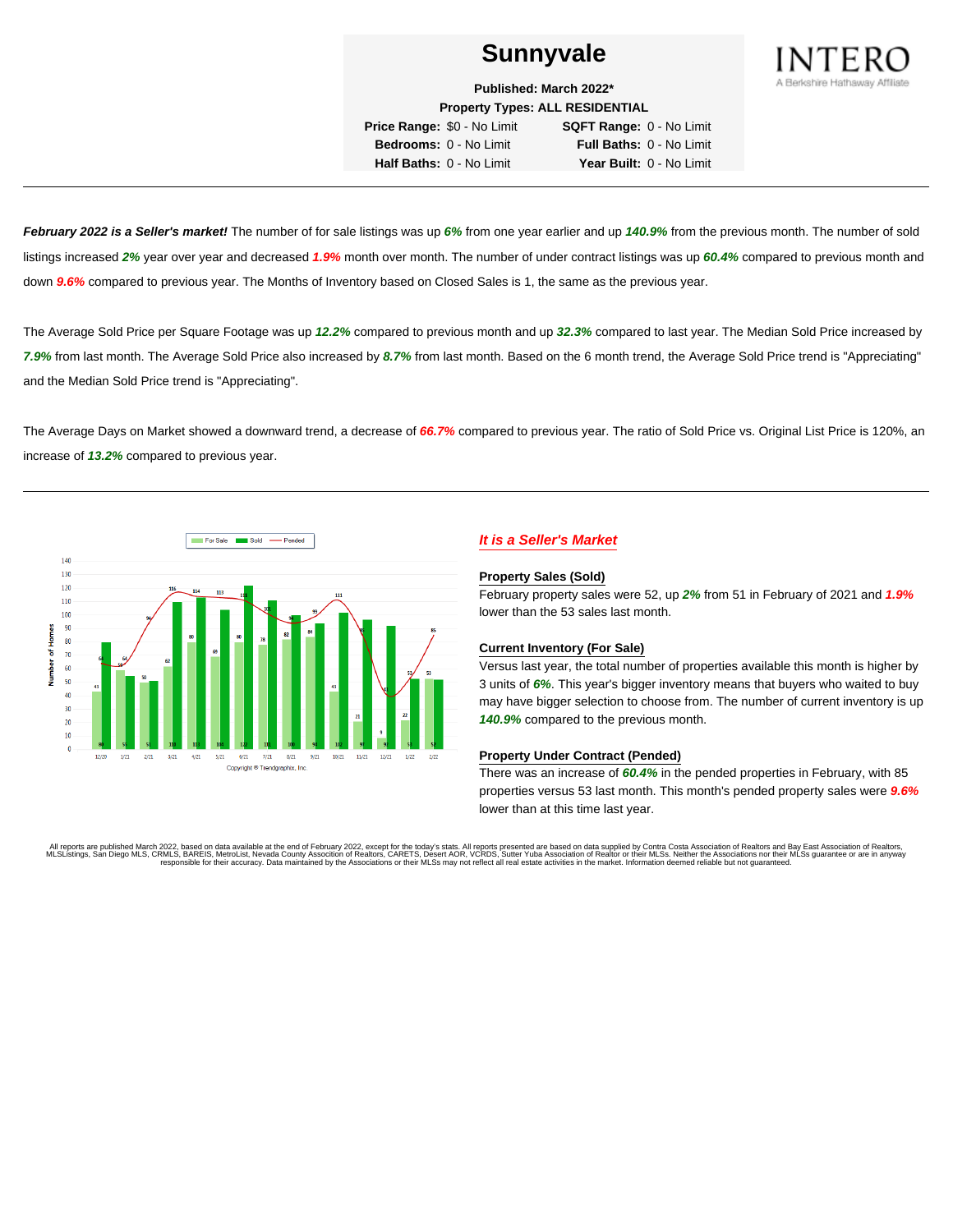

**Published: March 2022\***

**Property Types: ALL RESIDENTIAL**

**Price Range:** \$0 - No Limit **SQFT Range:** 0 - No Limit

**Bedrooms:** 0 - No Limit **Full Baths:** 0 - No Limit **Half Baths:** 0 - No Limit **Year Built:** 0 - No Limit

# **The Average Sold Price per Square Footage is Appreciating\***

The Average Sold Price per Square Footage is a great indicator for the direction of property values. Since Median Sold Price and Average Sold Price can be impacted by the 'mix' of high or low end properties in the market, the Average Sold Price per Square Footage is a more normalized indicator on the direction of property values. The February 2022 Average Sold Price per Square Footage of \$1327 was up **12.2%** from \$1183 last month and up **32.3%** from \$1003 in February of last year.

\* Based on 6 month trend – Appreciating/Depreciating/Neutral





## **The Days on Market Shows Downward Trend\***

The average Days on Market (DOM) shows how many days the average property is on the market before it sells. An upward trend in DOM trends to indicate a move towards more of a Buyer's market, a downward trend indicates a move towards more of a Seller's market. The DOM for February 2022 was 7, down **50%** from 14 days last month and down **66.7%** from 21 days in February of last year.

## **The Sold/Original List Price Ratio is Rising\*\***

The Sold Price vs. Original List Price reveals the average amount that sellers are agreeing to come down from their original list price. The lower the ratio is below 100% the more of a Buyer's market exists, a ratio at or above 100% indicates more of a Seller's market. This month Sold Price vs. Original List Price of 120% is up **6.2%** % from last month and up from **13.2%** % in February of last year.

\* Based on 6 month trend – Upward/Downward/Neutral

\*\* Based on 6 month trend - Rising/Falling/Remains Steady

All reports are published March 2022, based on data available at the end of February 2022, except for the today's stats. All reports presented are based on data supplied by Contra Costa Association of Realtors and Bay East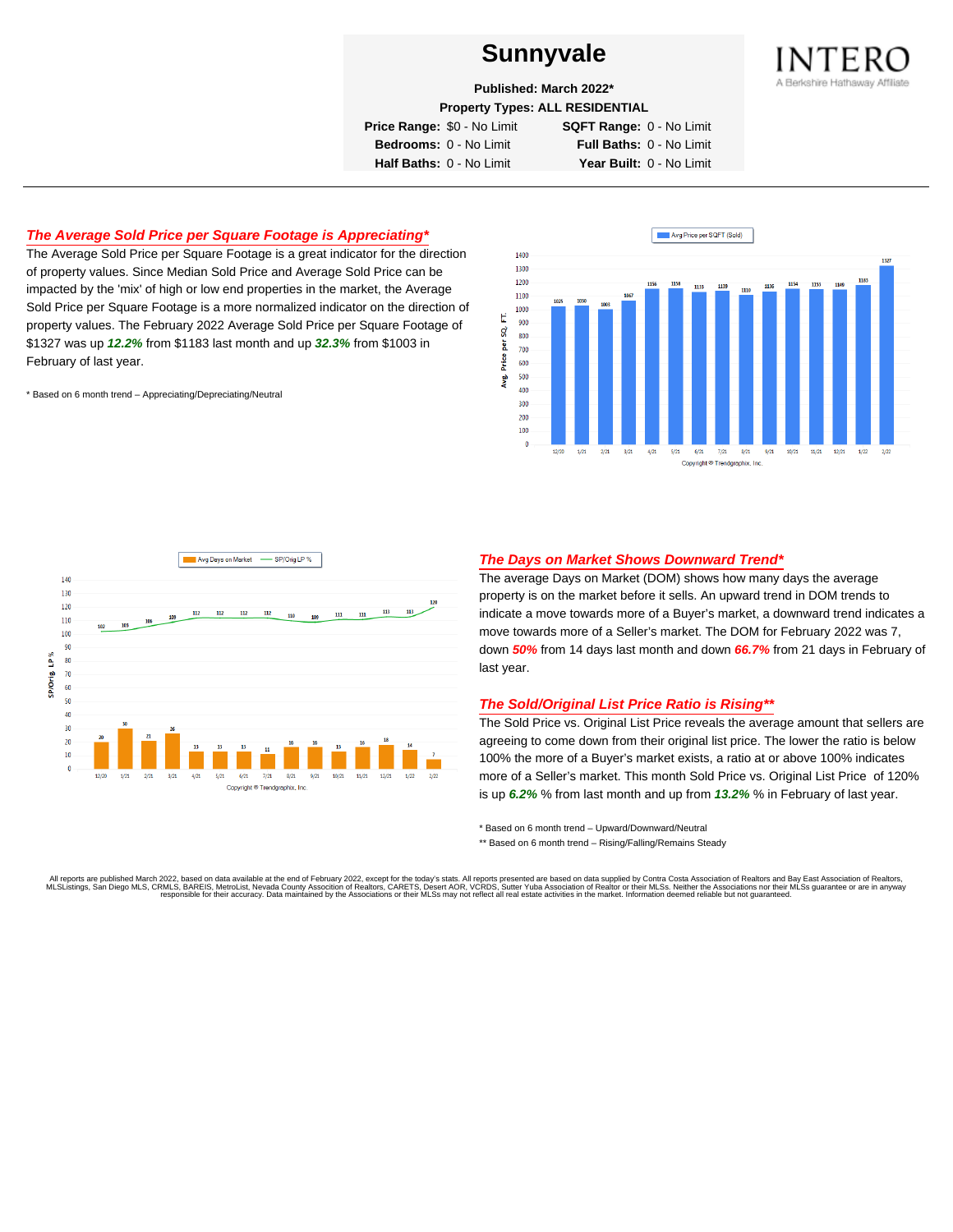

**Published: March 2022\***

**Property Types: ALL RESIDENTIAL**

**Price Range:** \$0 - No Limit **SQFT Range:** 0 - No Limit

**Bedrooms:** 0 - No Limit **Full Baths:** 0 - No Limit **Half Baths:** 0 - No Limit **Year Built:** 0 - No Limit

# **The Average For Sale Price is Neutral\***

The Average For Sale Price in February was \$1,666,000, up **9.7%** from \$1,519,000 in February of 2021 and down **10.2%** from \$1,855,000 last month.

# **The Average Sold Price is Appreciating\***

The Average Sold Price in February was \$1,955,000, up **33.3%** from \$1,467,000 in February of 2021 and up **8.7%** from \$1,798,000 last month.

# **The Median Sold Price is Appreciating\***

The Median Sold Price in February was \$1,785,000, up **27%** from \$1,405,000 in February of 2021 and up **7.9%** from \$1,655,000 last month.

\* Based on 6 month trend – Appreciating/Depreciating/Neutral





# **It is a Seller's Market\***

A comparatively lower Months of Inventory is more beneficial for sellers while a higher months of inventory is better for buyers.

\*Buyer's market: more than 6 months of inventory Seller's market: less than 3 months of inventory Neutral market: 3 – 6 months of inventory

#### **Months of Inventory based on Closed Sales**

The February 2022 Months of Inventory based on Closed Sales of 1 was the same compared to last year and up **144.5%** compared to last month. February 2022 is Seller's market.

## **Months of Inventory based on Pended Sales**

The February 2022 Months of Inventory based on Pended Sales of 0.6 was increased by **18.8%** compared to last year and up **48.2%** compared to last month. February 2022 is Seller's market.

. All reports are published March 2022, based on data available at the end of February 2022, except for the today's stats. All reports presented are based on data supplied by Contra Costa Association of Realtors, San Bread responsible for their accuracy. Data maintained by the Associations or their MLSs may not reflect all real estate activities in the market. Information deemed reliable but not guaranteed.